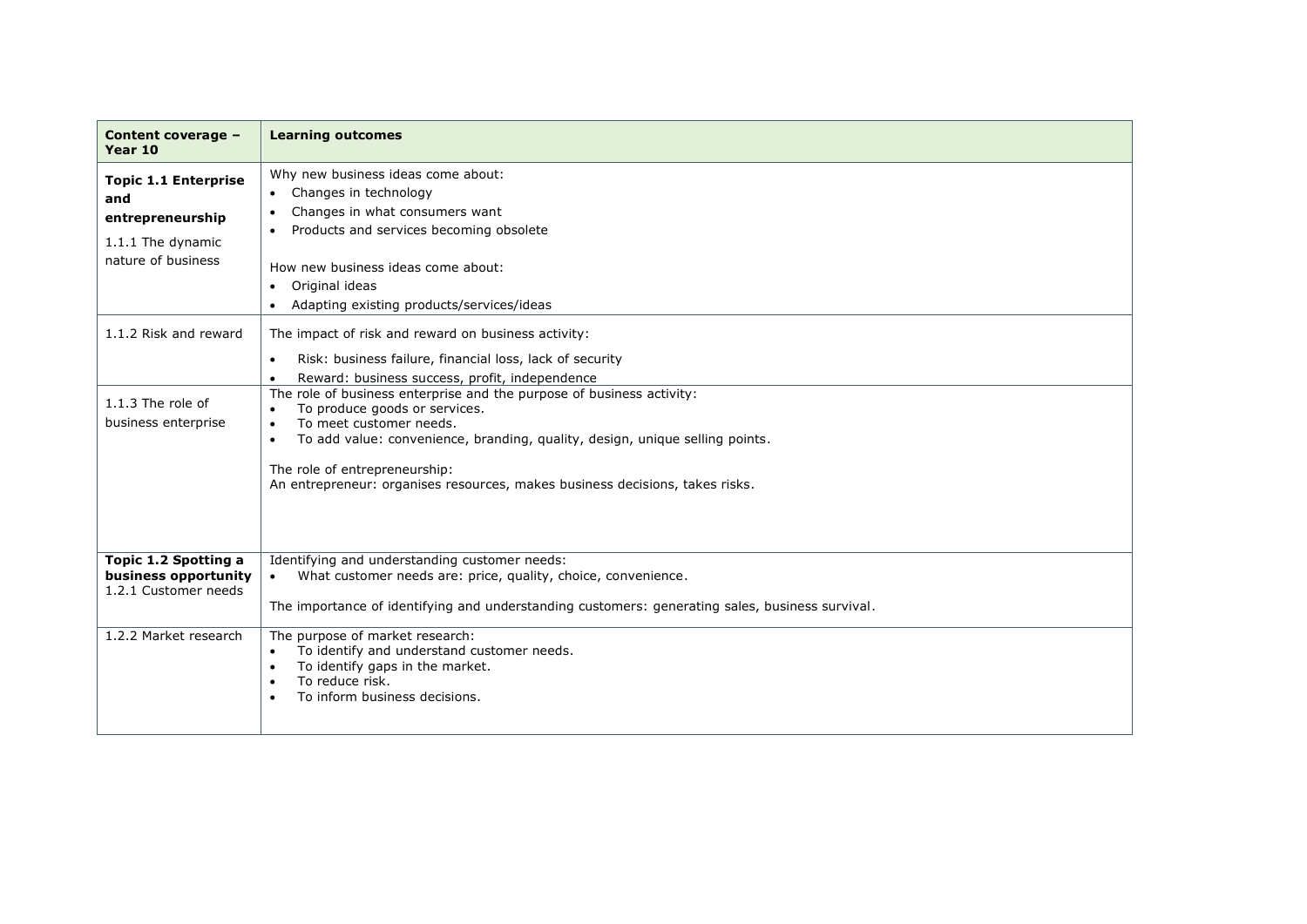| Content coverage -<br>Year 10                                           | <b>Learning outcomes</b>                                                                                                                                                                                                                                                                                                                                                                                         |
|-------------------------------------------------------------------------|------------------------------------------------------------------------------------------------------------------------------------------------------------------------------------------------------------------------------------------------------------------------------------------------------------------------------------------------------------------------------------------------------------------|
| 1.2.2 Market research                                                   | Types of market research:<br>Methods of primary research: survey, questionnaire, focus group, observation<br>Methods of secondary research: Internet, market reports, government reports<br>$\bullet$<br>The use of qualitative and quantitative market research data<br>$\bullet$<br>The role of social media in collecting market research data.<br>The importance of the reliability of market research data. |
| 1.2.3 Market<br>segmentation                                            | How businesses use market segmentation to target customers:<br>Identifying market segments: location, demographics, lifestyle, income, age<br>$\bullet$<br>Market mapping to identify a gap in the market and the competition<br>$\bullet$                                                                                                                                                                       |
| 1.2.4 The competitive<br>environment                                    | Understanding the competitive environment:<br>Strengths and weaknesses of competitors based on: price, quality, location, product range and customer service.<br>The impact of competition on business decision making.                                                                                                                                                                                          |
| Topic 1.3 Putting a                                                     | What business aims and business objectives are.                                                                                                                                                                                                                                                                                                                                                                  |
| business idea into<br>practice<br>1.3.1 Business aims<br>and objectives | Business aims and objectives when starting up:<br>Financial aims and objectives: survival, profit, sales, market share, financial security<br>$\bullet$<br>Non-financial aims and objectives: social objectives, personal satisfaction, challenge, independence and control<br>$\bullet$<br>Why business aims and objectives differ between businesses.                                                          |
| 1.3.2 Business<br>revenues, costs and<br>profits                        | The concept and calculation of:<br>Revenue<br>$\bullet$<br>Fixed and variable costs<br>Total costs<br>$\bullet$<br>Profit and loss<br>Interest                                                                                                                                                                                                                                                                   |
| 1.3.2 Business<br>revenues, costs and<br>profits                        | Interpretation of break-even diagrams:<br>The impact of changes in revenue and costs<br>$\bullet$<br>Break-even level of output<br>$\bullet$<br>Margin of safety<br>$\bullet$<br>Profit and loss<br>$\bullet$                                                                                                                                                                                                    |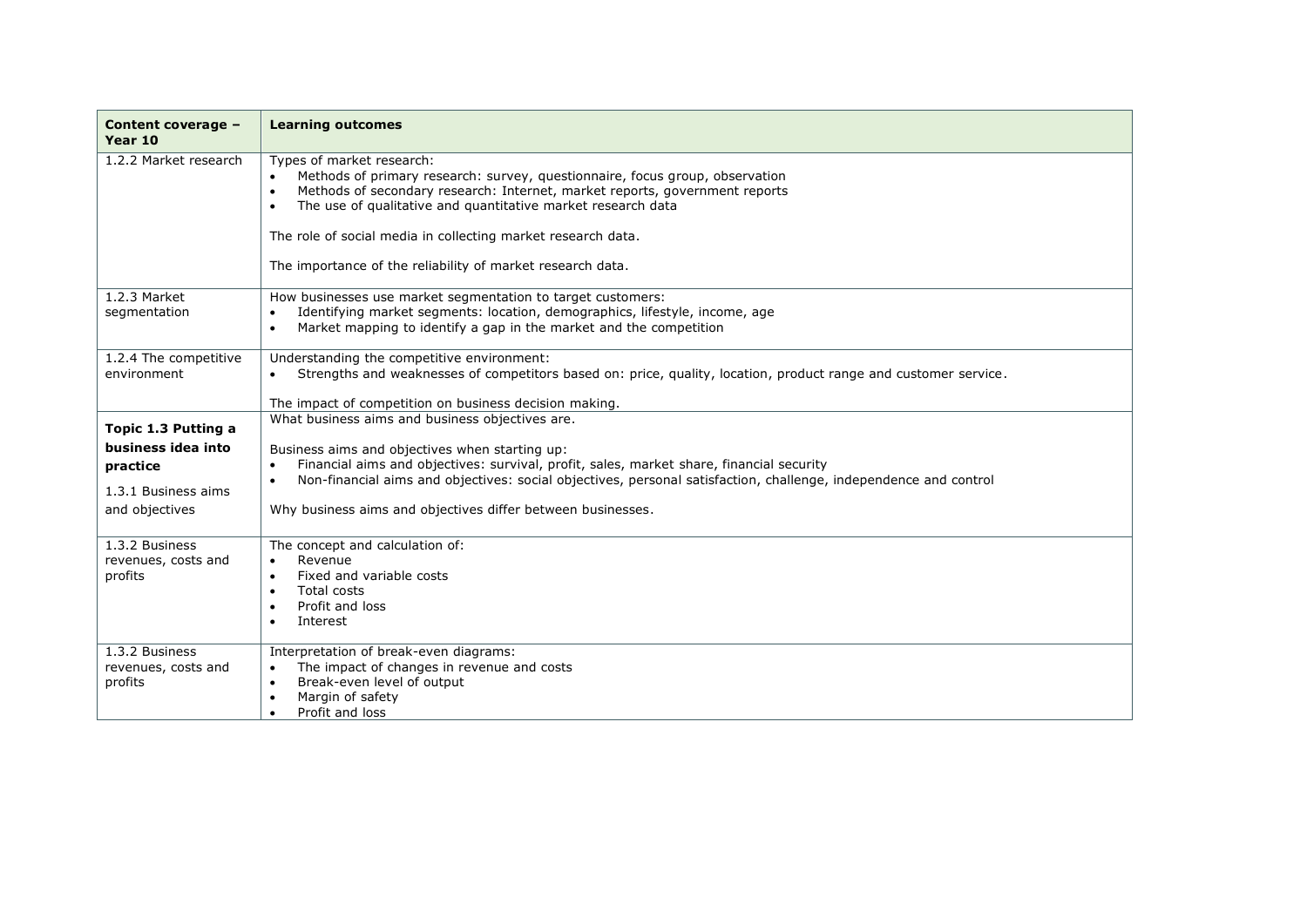| Content coverage -<br>Year 10                                                                           | <b>Learning outcomes</b>                                                                                                                                                                                                                                                                                                   |
|---------------------------------------------------------------------------------------------------------|----------------------------------------------------------------------------------------------------------------------------------------------------------------------------------------------------------------------------------------------------------------------------------------------------------------------------|
| 1.3.3 Cash and cash-<br>flow                                                                            | The importance of cash to a business:<br>To pay suppliers, overheads and employees.<br>To prevent business failure (insolvency).<br>$\bullet$<br>The difference between cash and profit.<br>$\bullet$<br>Calculation and interpretation of cash-flow forecasts:                                                            |
|                                                                                                         | Cash inflows<br>$\bullet$<br>Cash outflows<br>$\bullet$<br>Net cash-flow<br>$\bullet$<br>Opening and closing balances<br>$\bullet$                                                                                                                                                                                         |
| 1.3.4 Sources of<br>business finance                                                                    | Sources of finance for a start-up or established small business:<br>Short-term sources: overdraft and trade credit<br>$\bullet$<br>Long-term sources: personal savings, venture capital, share capital, loans, retained profit and crowd funding<br>$\bullet$                                                              |
| Topic 1.4 Making the<br>business effective<br>1.4.1 The options for<br>start-up and small<br>businesses | The concept of limited liability:<br>Limited and unlimited liability.<br>$\bullet$<br>The implications for the business owner(s) of limited and unlimited liability.<br>$\bullet$                                                                                                                                          |
| 1.4.1 The options for<br>start-up and small<br>businesses                                               | The types of business ownership for start-ups:<br>Sole trader, partnership, private limited company.<br>$\bullet$<br>The advantages and disadvantages of each type of business ownership.<br>$\bullet$<br>The option of starting up and running a franchise operation:<br>The advantages and disadvantages of franchising. |
| 1.4.2 Business location                                                                                 | Factors influencing business location:<br>Proximity to: market, labour, materials and competitors<br>$\bullet$<br>Nature of the business activity<br>$\bullet$<br>The impact of the internet on location decisions: e-commerce and/or fixed premises<br>$\bullet$                                                          |
| 1.4.3 The marketing<br>mix                                                                              | What the marketing mix is and the importance of each element:<br>Price, product, promotion, place<br>$\bullet$                                                                                                                                                                                                             |
| 1.4.3 The marketing<br>mix                                                                              | How the elements of the marketing mix work together:<br>Balancing the marketing mix based on the competitive environment.<br>$\bullet$<br>The impact of changing consumer needs on the marketing mix.<br>$\bullet$<br>The impact of technology on the marketing mix: e-commerce, digital communication.<br>$\bullet$       |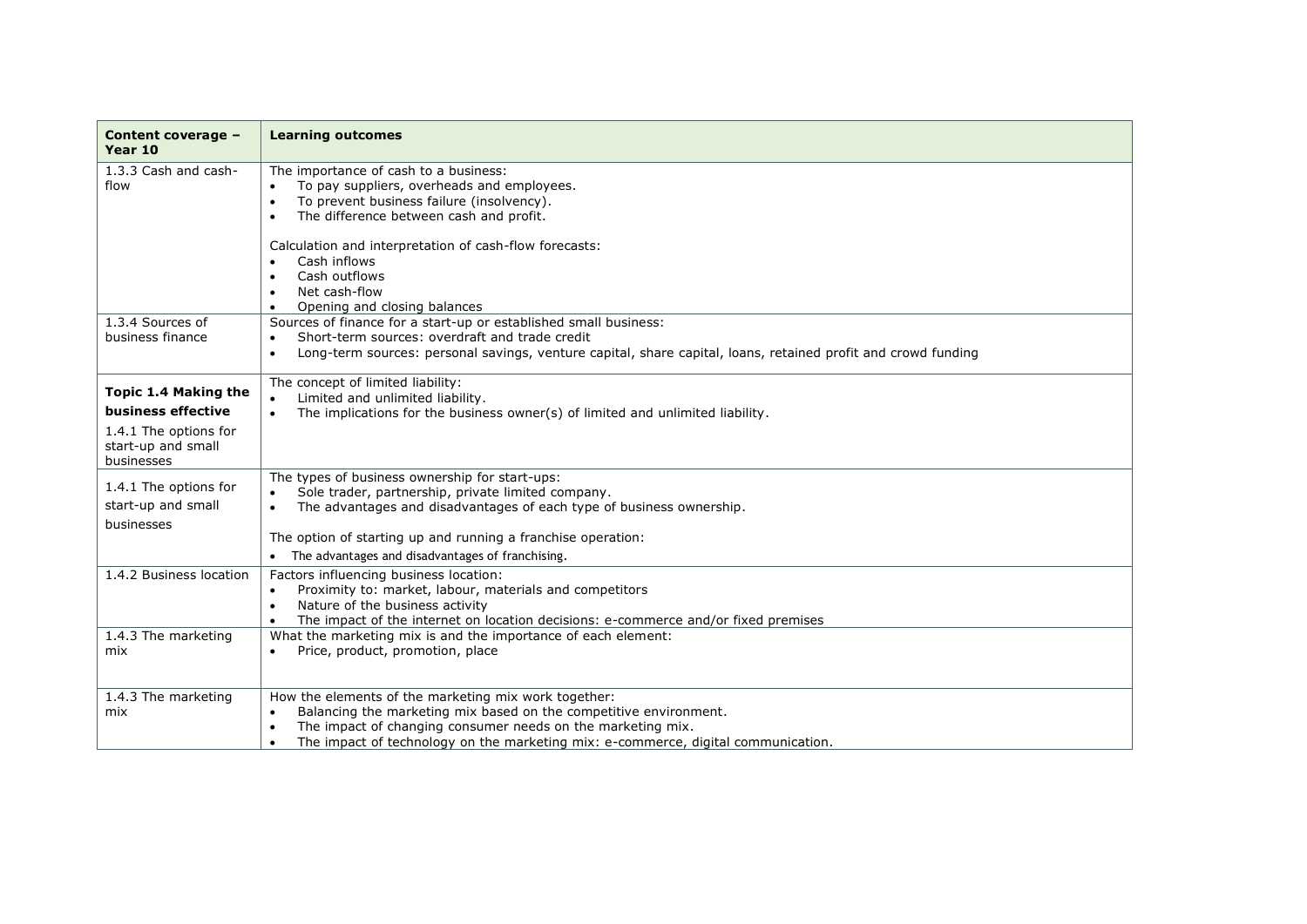| Content coverage -<br>Year 10      | <b>Learning outcomes</b>                                                                                                                                                                                                                                                   |
|------------------------------------|----------------------------------------------------------------------------------------------------------------------------------------------------------------------------------------------------------------------------------------------------------------------------|
| 1.4.4 Business plans               | The role and importance of a business plan:<br>To identify: the business idea; business aims and objectives; target market (market research); forecast revenue, cost and profit;<br>cash-flow forecast; sources of finance; location; marketing mix                        |
|                                    | The purpose of planning business activity:<br>The role and importance of a business plan in minimising risk and obtaining finance                                                                                                                                          |
| Topic 1.5<br>Understanding         | Who business stakeholders are and their different objectives:<br>Shareholders (owners), employees, customers, managers, suppliers, local community, pressure groups, the government<br>$\bullet$                                                                           |
| external influences<br>on business | Stakeholders and businesses:<br>How stakeholders are affected by business activity.<br>How stakeholders impact business activity.                                                                                                                                          |
| 1.5.1 Business<br>stakeholders     | Possible conflicts between stakeholder groups.                                                                                                                                                                                                                             |
| 1.5.2 Technology and<br>business   | Different types of technology used by business:<br>E-commerce<br>Social media<br>$\bullet$<br>Digital communication<br>Payment systems                                                                                                                                     |
|                                    | How technology influences business activity in terms of:<br><b>Sales</b><br>Costs<br>Marketing mix                                                                                                                                                                         |
| 1.5.3 Legislation and<br>business  | The purpose of legislation:<br>Principles of consumer law: quality and consumer rights<br>$\bullet$<br>Principles of employment law: recruitment, pay, discrimination, and health and safety<br>$\bullet$<br>The impact of legislation on businesses:<br>Cost<br>$\bullet$ |
|                                    | Consequences of meeting and not meeting these obligations.                                                                                                                                                                                                                 |
| 1.5.4 The economy<br>and business  | The impact of the economic climate on businesses:<br>unemployment, changing levels of consumer income, inflation, changes in interest rates, government taxation, changes in exchange<br>rates                                                                             |
| 1.5.5 External<br>influences       | The importance of external influences on business: introducing the idea that some factors beyond the business can impact on the<br>business                                                                                                                                |
|                                    | Possible responses by the business to changes in: technology, legislation, the economic climate                                                                                                                                                                            |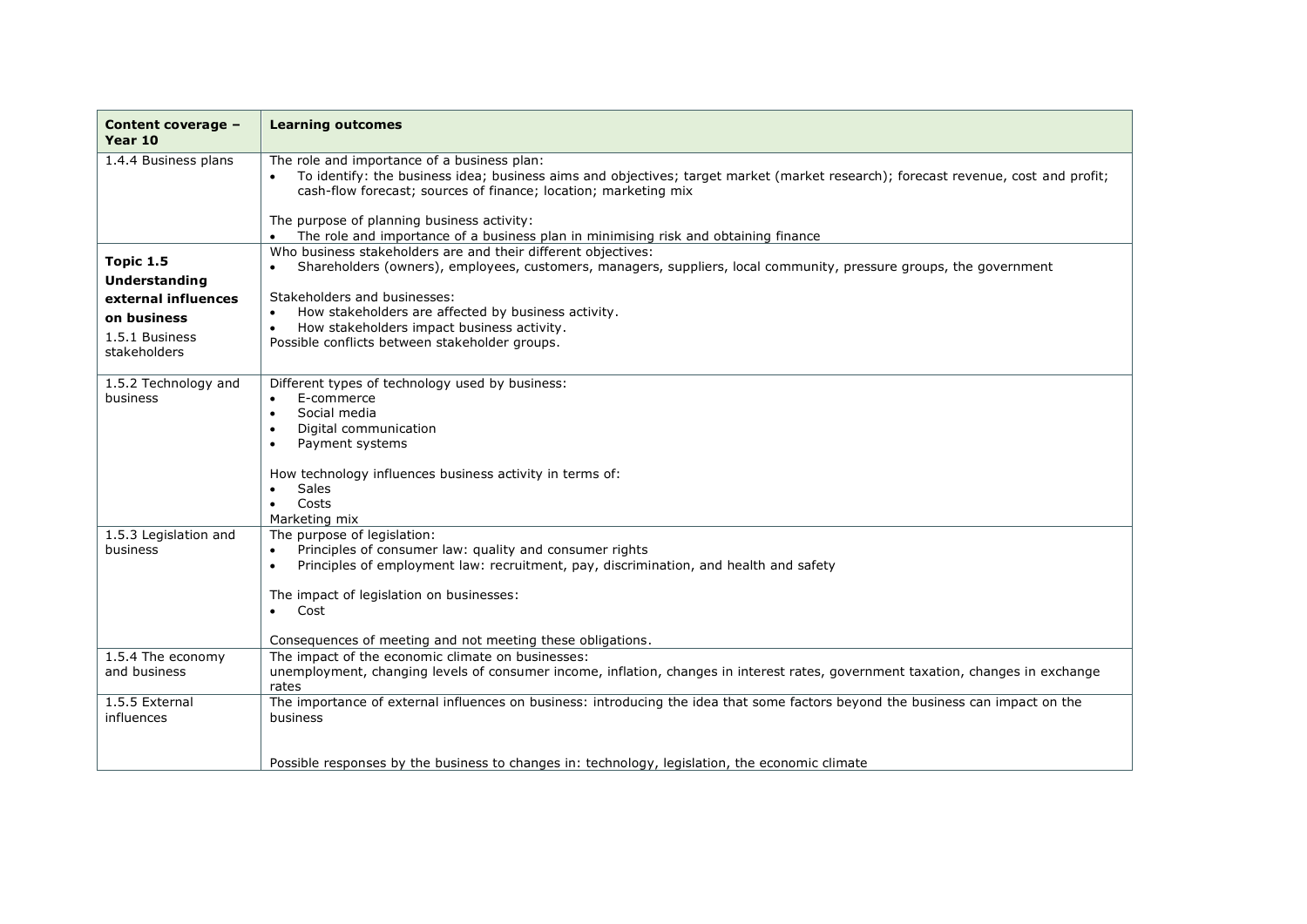| Content coverage -<br>Year 11                                        | Learning outcomes                                                                                                                                                                                                                                                                                                                                                                                          |
|----------------------------------------------------------------------|------------------------------------------------------------------------------------------------------------------------------------------------------------------------------------------------------------------------------------------------------------------------------------------------------------------------------------------------------------------------------------------------------------|
| <b>Topic 2.1 Growing</b><br>the business<br>2.1.1 Business<br>growth | Methods of business growth and their impact:<br>internal (organic) growth: new products (innovation, research and development), new markets (through changing the marketing<br>$\bullet$<br>mix or taking advantage of technology and/or expanding overseas)<br>external (inorganic) growth: merger, takeover.<br>The types of business ownership for growing businesses:<br>public limited company (plc). |
| 2.1.1 Business<br>growth                                             | Sources of finance for growing and established businesses:<br>internal sources: retained profit, selling assets<br>$\bullet$<br>external sources: loan capital, share capital, including stock market flotation (public limited companies).                                                                                                                                                                |
| 2.1.2 Changes in<br>business aims and<br>objectives                  | Why business aims and objectives change as businesses evolve:<br>in response to: market conditions, technology, performance, legislation, internal reasons.<br>$\bullet$<br>How business aims and objectives change as businesses evolve:<br>focus on survival or growth<br>$\bullet$<br>entering or exiting markets<br>growing or reducing the workforce<br>increasing or decreasing product range.       |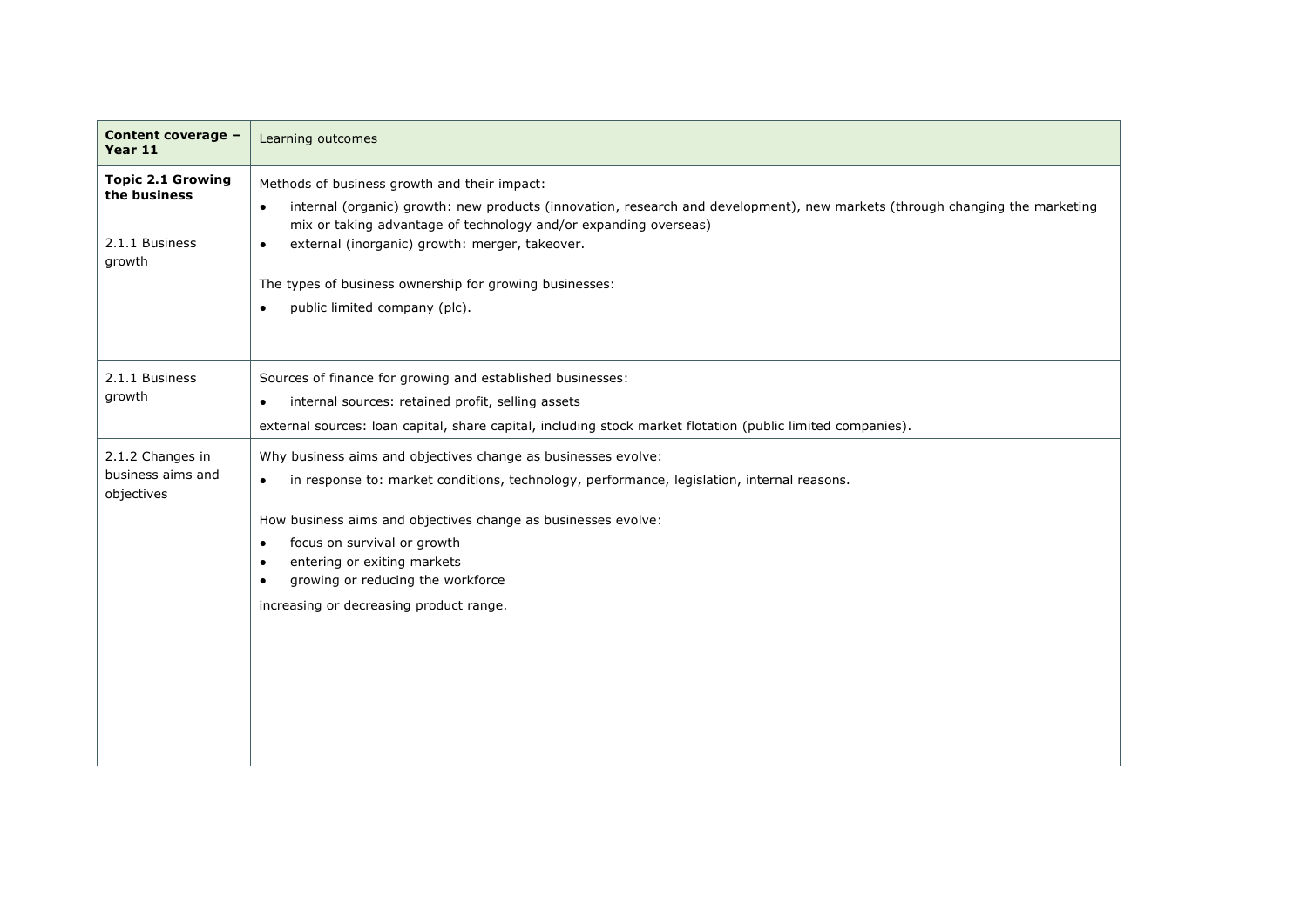| Content coverage -<br>Year 11                    | Learning outcomes                                                                                                                                                                                                                                                                                                                                                                                                    |
|--------------------------------------------------|----------------------------------------------------------------------------------------------------------------------------------------------------------------------------------------------------------------------------------------------------------------------------------------------------------------------------------------------------------------------------------------------------------------------|
| 2.1.3 Business and<br>globalisation              | The impact of globalisation on businesses:<br>imports: competition from overseas, buying from overseas<br>$\bullet$<br>exports: selling to overseas markets<br>٠<br>changing business locations<br>$\bullet$<br>multinationals.                                                                                                                                                                                      |
|                                                  | Barriers to international trade:<br>tariffs<br>$\bullet$<br>trade blocs.<br>How businesses compete internationally:<br>the use of the internet and e-commerce<br>changing the marketing mix to compete internationally.                                                                                                                                                                                              |
| 2.1.4 Ethics, the<br>environment and<br>business | The impact of ethical and environmental considerations on businesses:<br>how ethical considerations influence business activity: possible trade-offs between ethics and profit<br>$\bullet$<br>how environmental considerations influence business activity: possible trade-offs between the environment, sustainability and<br>٠<br>profit<br>the potential impact of pressure group activity on the marketing mix. |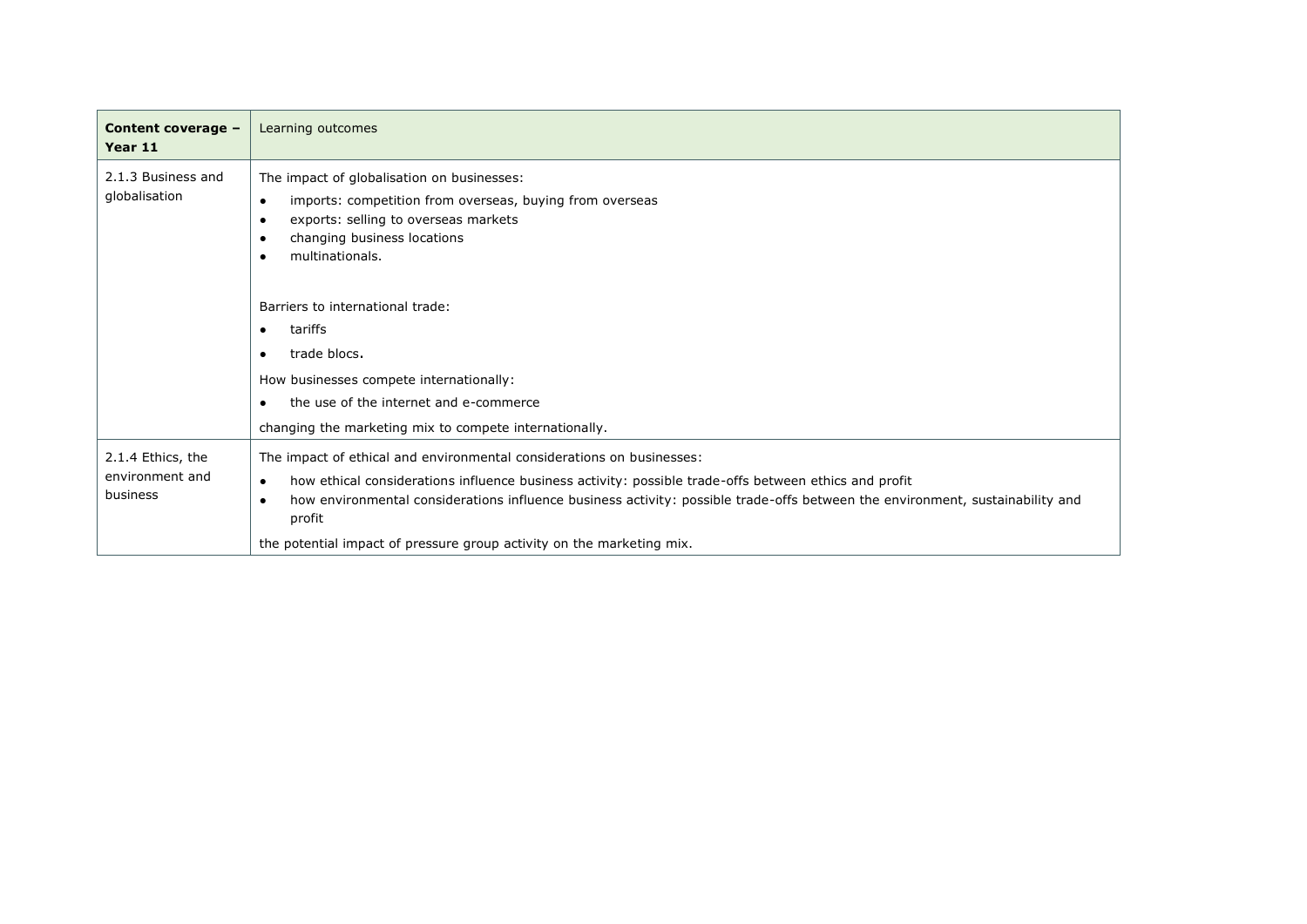| Content coverage -<br>Year 11                                     | Learning outcomes                                                                                                                                                                                                                                                       |
|-------------------------------------------------------------------|-------------------------------------------------------------------------------------------------------------------------------------------------------------------------------------------------------------------------------------------------------------------------|
| <b>Topic 2.2 Making</b><br>marketing<br>decisions                 | The design mix:<br>function, aesthetics, cost.                                                                                                                                                                                                                          |
| 2.2.1 Product                                                     | The product life cycle:<br>the phases of the product life cycle<br>extension strategies.<br>The importance to a business of differentiating a product/service.                                                                                                          |
| 2.2.2 Price                                                       | Price:<br>pricing strategies<br>$\bullet$<br>Influences on pricing strategies: technology, competition, market segments, product life cycle.                                                                                                                            |
| 2.2.3 Promotion                                                   | Promotion:<br>appropriate promotion strategies for different market segments: advertising, sponsorship, product trials, special offers, branding<br>the use of technology in promotion: targeted advertising online, viral advertising via social media, e-newsletters. |
| 2.2.4 Place                                                       | Place:<br>methods of distribution: retailers and e-tailers (e-commerce).                                                                                                                                                                                                |
| 2.2.5 Using the<br>marketing mix to<br>make business<br>decisions | How each element of the marketing mix can influence other elements.<br>Using the marketing mix to build competitive advantage.                                                                                                                                          |
|                                                                   | How an integrated marketing mix can influence competitive advantage.                                                                                                                                                                                                    |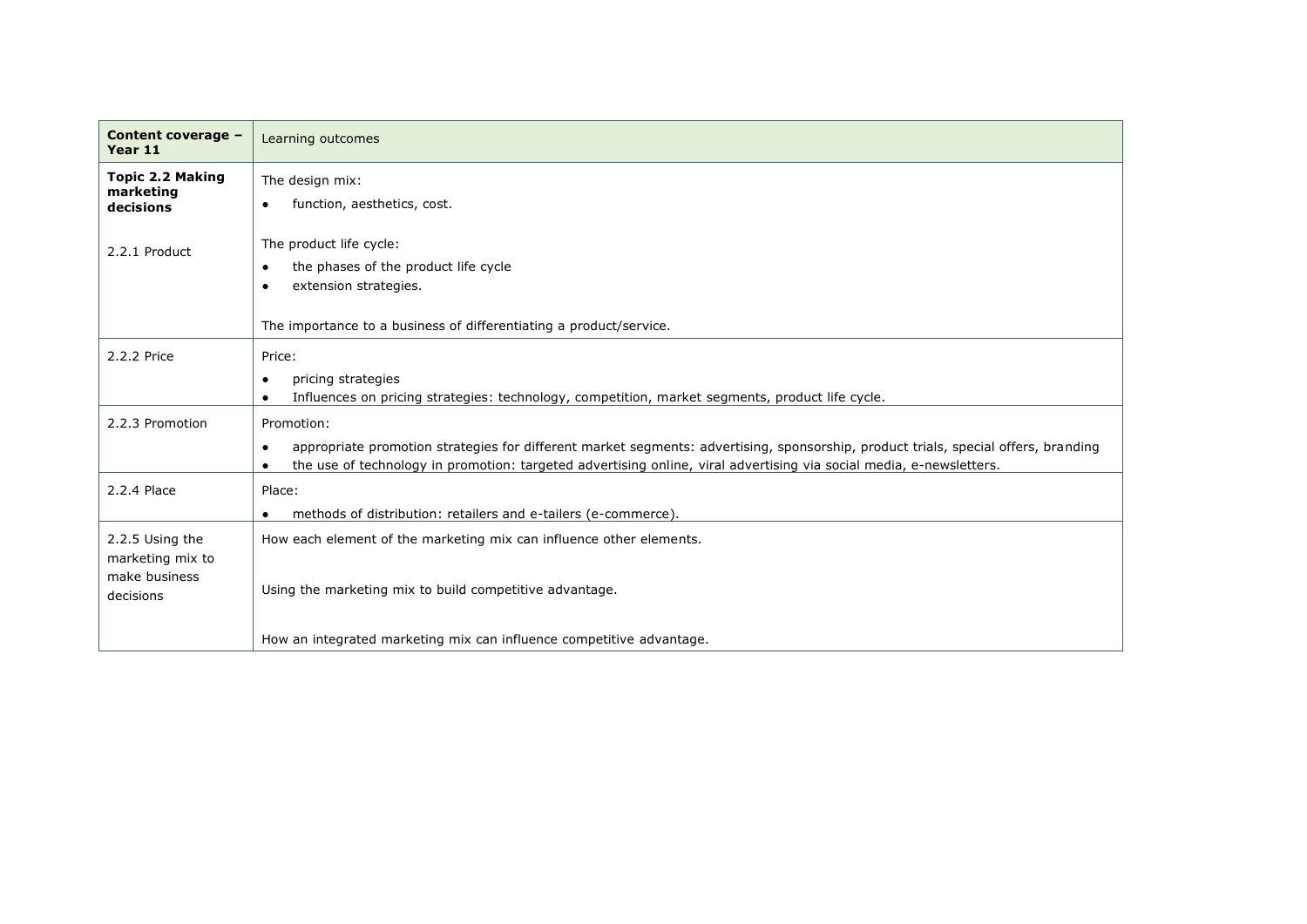| Content coverage -<br>Year 11                       | Learning outcomes                                                                                                                                                                                                                                                                                                                                                                                 |
|-----------------------------------------------------|---------------------------------------------------------------------------------------------------------------------------------------------------------------------------------------------------------------------------------------------------------------------------------------------------------------------------------------------------------------------------------------------------|
| <b>Topic 2.3 Making</b><br>operational<br>decisions | The purpose of business operations:<br>to produce goods<br>to provide services.                                                                                                                                                                                                                                                                                                                   |
| 2.3.1 Business<br>operations                        | Production processes:<br>different types: job, batch, flow<br>$\bullet$<br>the impact of different types of production processes: keeping productivity up and costs down and allowing for competitive<br>prices.                                                                                                                                                                                  |
| 2.3.1 Business<br>operations                        | Impacts of technology on production:<br>balancing cost, productivity, quality and flexibility.                                                                                                                                                                                                                                                                                                    |
| 2.3.2 Working with<br>suppliers                     | Managing stock:<br>interpretation of bar gate stock graphs<br>$\bullet$<br>the use of just in time (JIT) stock control.<br>$\bullet$<br>The role of procurement:<br>relationships with suppliers: quality, delivery (cost, speed, reliability), availability, cost, trust<br>$\bullet$<br>the impact of logistics and supply decisions on: costs, reputation, customer satisfaction.<br>$\bullet$ |
| 2.3.3 Managing quality                              | The concept of quality and its importance in:<br>the production of goods and the provision of services: quality control and quality assurance<br>$\bullet$<br>allowing a business to control costs and gain a competitive advantage.                                                                                                                                                              |
| 2.3.4 The sales process                             | The sales process:<br>product knowledge, speed and efficiency of service, customer engagement, responses to customer feedback, post-sales<br>service.<br>The importance to businesses of providing good customer service.                                                                                                                                                                         |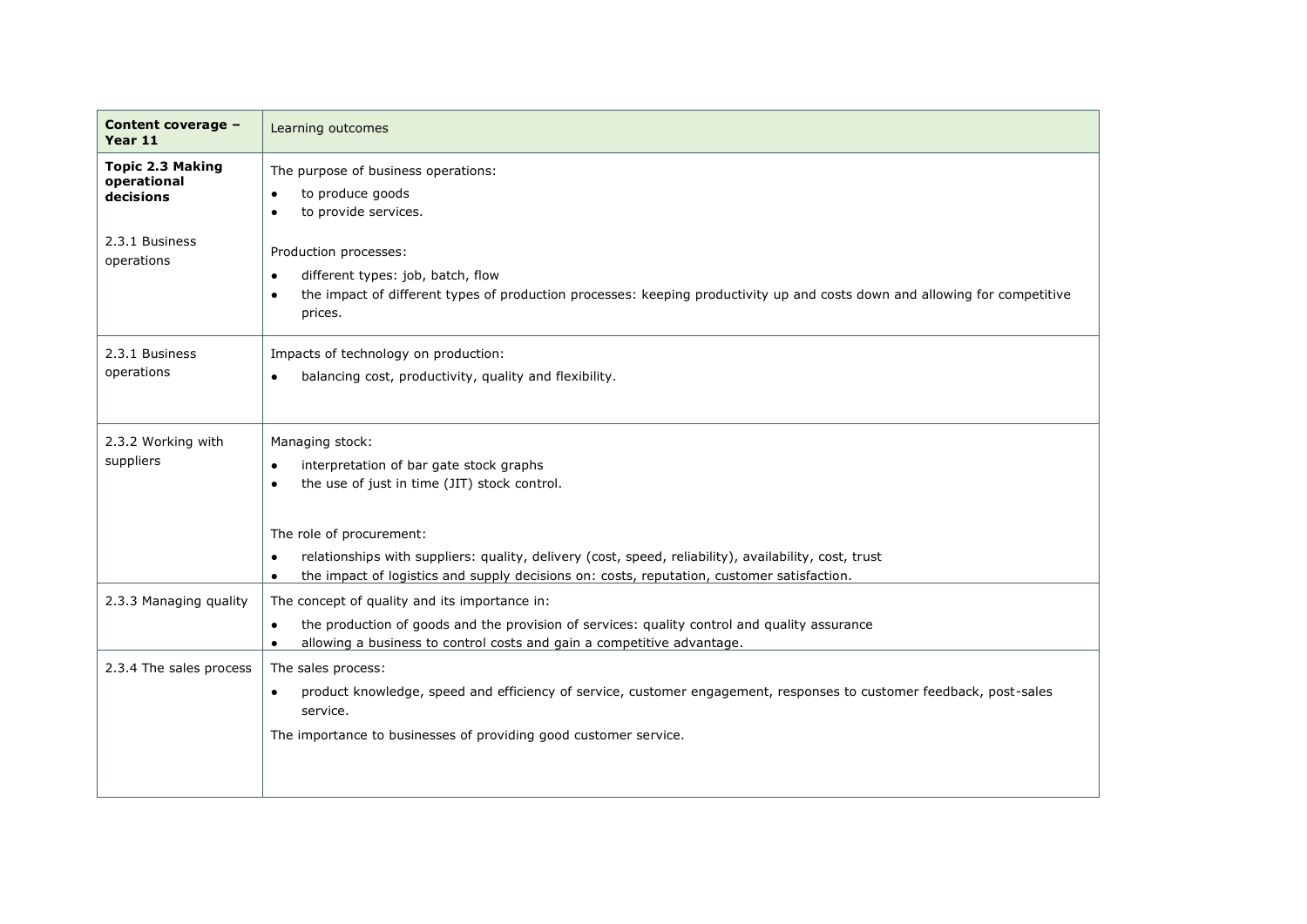| <b>Content coverage</b><br>Year 11              | Learning outcomes                                                                                                                                                                                                                                         |
|-------------------------------------------------|-----------------------------------------------------------------------------------------------------------------------------------------------------------------------------------------------------------------------------------------------------------|
| Topic 2.4 Making<br>financial decisions         | The concept and calculation of:<br>gross profit<br>$\bullet$<br>net profit.                                                                                                                                                                               |
| 2.4.1 Business<br>calculations                  |                                                                                                                                                                                                                                                           |
| 2.4.1 Business<br>calculations                  | Calculation and interpretation of:<br>gross profit margin<br>$\bullet$<br>net profit margin<br>$\bullet$<br>average rate of return.<br>$\bullet$                                                                                                          |
| 2.4.2 Understanding<br>business performance     | The use and interpretation of quantitative business data to support, inform and justify business decisions:<br>information from graphs and charts<br>$\bullet$<br>financial data<br>$\bullet$<br>marketing data<br>$\bullet$<br>market data.<br>$\bullet$ |
| 2.4.2 Understanding<br>business performance     | The use and limitations of financial information in:<br>understanding business performance<br>$\bullet$<br>making business decisions.<br>$\bullet$                                                                                                        |
| Topic 2.5 Making<br>human resource<br>decisions | Different organisational structures and when each are appropriate:<br>hierarchical and flat<br>$\bullet$<br>centralised and decentralised.<br>$\bullet$<br>The importance of effective communication:                                                     |
| 2.5.1 Organisational<br>structures              | the impact of insufficient or excessive communication on efficiency and motivation<br>$\bullet$<br>barriers to effective communication.                                                                                                                   |